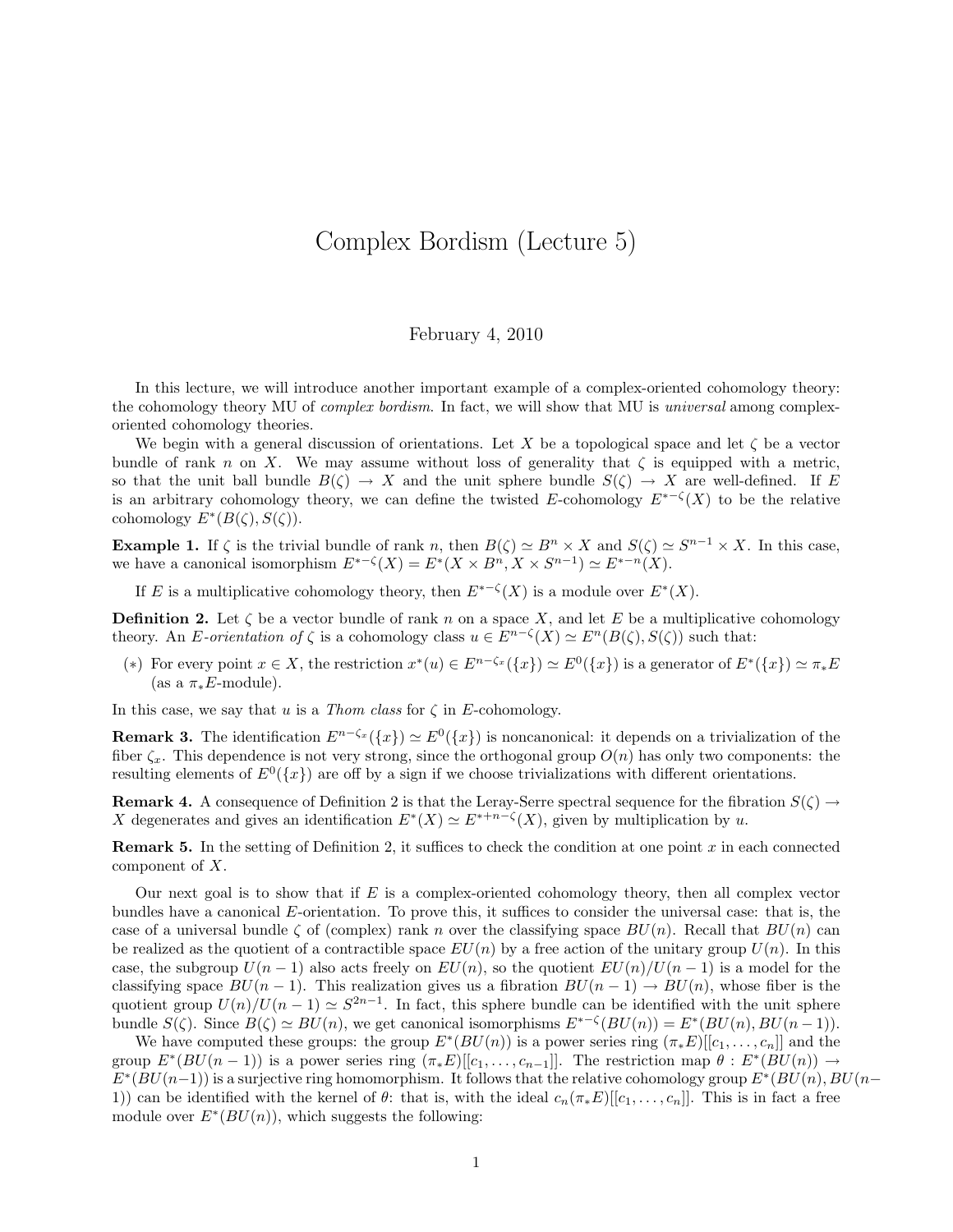**Proposition 6.** The cohomology class  $c_n \in E^{2n}(BU(n), BU(n-1)) \simeq E^{2n-\zeta}(BU(n))$  is a Thom class (so that the universal bundle  $\zeta$  on  $BU(n)$  has a canonical E-orientation).

*Proof.* We must check that condition (\*) holds at every point of  $BU(n)$ . Since  $BU(n)$  is connected, it will suffice to check (\*) at any points of  $BU(n)$ . We may therefore replace  $\zeta$  by its pullback along the map  $f: BU(1)^n \to BU(n)$  and  $c_n$  by its image in

$$
E^{*-f^*\zeta}(BU(1)^n) \simeq (t_1 \dots t_n)(\pi_*E)[[t_1, \dots, t_n]] \subseteq (\pi_*E)[[t_1, \dots, t_n]] \simeq E^*(BU(1)^n),
$$

which can be identified with the product  $t_1 \ldots t_n$ . Since  $f^* \zeta$  is a direct sum  $\bigoplus_{1 \leq i \leq n} p_i^* \mathcal{O}(1)$  of pullbacks of the universal line bundle  $\mathcal{O}(1)$  on  $BU(1) \simeq \mathbb{CP}^{\infty}$  along the projection maps  $p_i : BU(1)^n \to BU(1)$ , we can reduce to proving the assertion in the case  $n = 1$ . In this case,  $E^{*-{\zeta}}(BU(1))$  can be identified with the reduced cohomology  $\widetilde{E}^*(\mathbf{CP}^{\infty})$ , and the condition that  $u \in \widetilde{E}^2(\mathbf{CP}^{\infty})$  be an orientation of  $\mathcal{O}(1)$  is that it maps to a unit when restricted to  $\tilde{E}^2(S^2) \simeq \pi_0 E$ . Our complex orientation is even better: it maps to  $1 \in \pi_0 E$ .  $\Box$ 

If  $\zeta'$  is any complex vector bundle of rank n on any (nice) space X, then we can write  $\zeta' = f^* \zeta$  for some classifying map  $f: X \to BU(n)$ . We can then define an orientation  $u_{\zeta} \in E^{2n-\zeta'}(X)$  to be the pullback of  $c_n \in E^{2n-\zeta}(BU(n)).$ 

By construction, our Chern classes in E-cohomology have the same behavior with respect to direct sums of vector bundles as the usual Chern classes: namely, we have

$$
c_n(\zeta \oplus \zeta') = \sum_{i+j=n} c_i(\zeta) c_j(\zeta').
$$

In particular, if  $\zeta$  and  $\zeta'$  have ranks a and b, then we have  $c_{a+b}(\zeta+\zeta')=c_a(\zeta)c_b(\zeta')$ . We conclude from this:

(1) If  $\zeta$  and  $\zeta'$  are complex vector bundles of rank a and b on a space X, then the Thom classes  $u_{\zeta} \in$  $E^{2a-\zeta}(X)$  and  $u_{\zeta'} \in E^{2b-\zeta'}(X)$  have product  $u_{\zeta+\zeta'} \in E^{2a+2b-(\zeta \oplus \zeta')}(X)$ .

We also have the following

(2) Let  $\zeta$  be the trivial bundle of rank 1 on a space X. Then the Thom class  $u_{\zeta} \in E^{2-\zeta}(X) \simeq E^{0}(X)$ coincides with the unit. This is a translation of our assumption that  $t \in \widetilde{E}^2(\mathbf{CP}^{\infty})$  restricts to the unit in  $\widetilde{E}^2(S^2) \simeq \pi_0 E$ .

**Definition 7.** For each integer n, we let  $MU(n)$  denote the Thom spectrum  $\Sigma^{-2n}BU(n)^{\zeta_n} = \Sigma_+^{\infty-2n}BU(n)/BU(n-1)$ 1), where  $\zeta_n$  denotes the universal bundle of rank n. The restriction of  $\zeta_n$  to  $BU(n-1)$  is the sum of a trivial bundle 1 of rank 1 with a bundle  $\zeta_{n-1}$ . We therefore have a canonical map

$$
MU(n-1) \simeq \Sigma^{2-2n} BU(n-1)^{\zeta_{n-1}} = \Sigma^{-2n} BU(n-1)^{\zeta_{n-1} \oplus 1} \to \Sigma^{-2n} BU(n)^{\zeta_n} = MU(n).
$$

The universal Thom class  $c_n \in E^n(BU(n)/BU(n-1))$  can be interpreted as a map of spectra  $\phi_n$ :  $MU(n) \to E$ . It follows from (1) and (2) that the restriction of this map to  $MU(n-1)$  is homotopic to  $\phi_{n-1}$ . In the next lecture, we will see that the maps  $\{\phi_n\}_{n>0}$  therefore determine a map from the colimit

$$
S \simeq MU(0) \to MU(1) \to MU(2) \to \dots
$$

into E.

**Definition 8.** The colimit  $\varinjlim_{n} \text{MU}(n)$  is denoted by MU; it is called the *complex bordism spectum*.

Remark 9. The complex bordism spectrum MU can be described as a Thom spectrum for the space  $BU = \lim_{n \to \infty} BU(n)$ . However, it is not a Thom spectrum for a vector bundle of any particular rank: rather, it is the Thom spectrum for a virtual bundle of rank 0, whose restriction to each  $BU(n)$  is a formal difference  $\zeta_n-\mathbf{1}^n.$